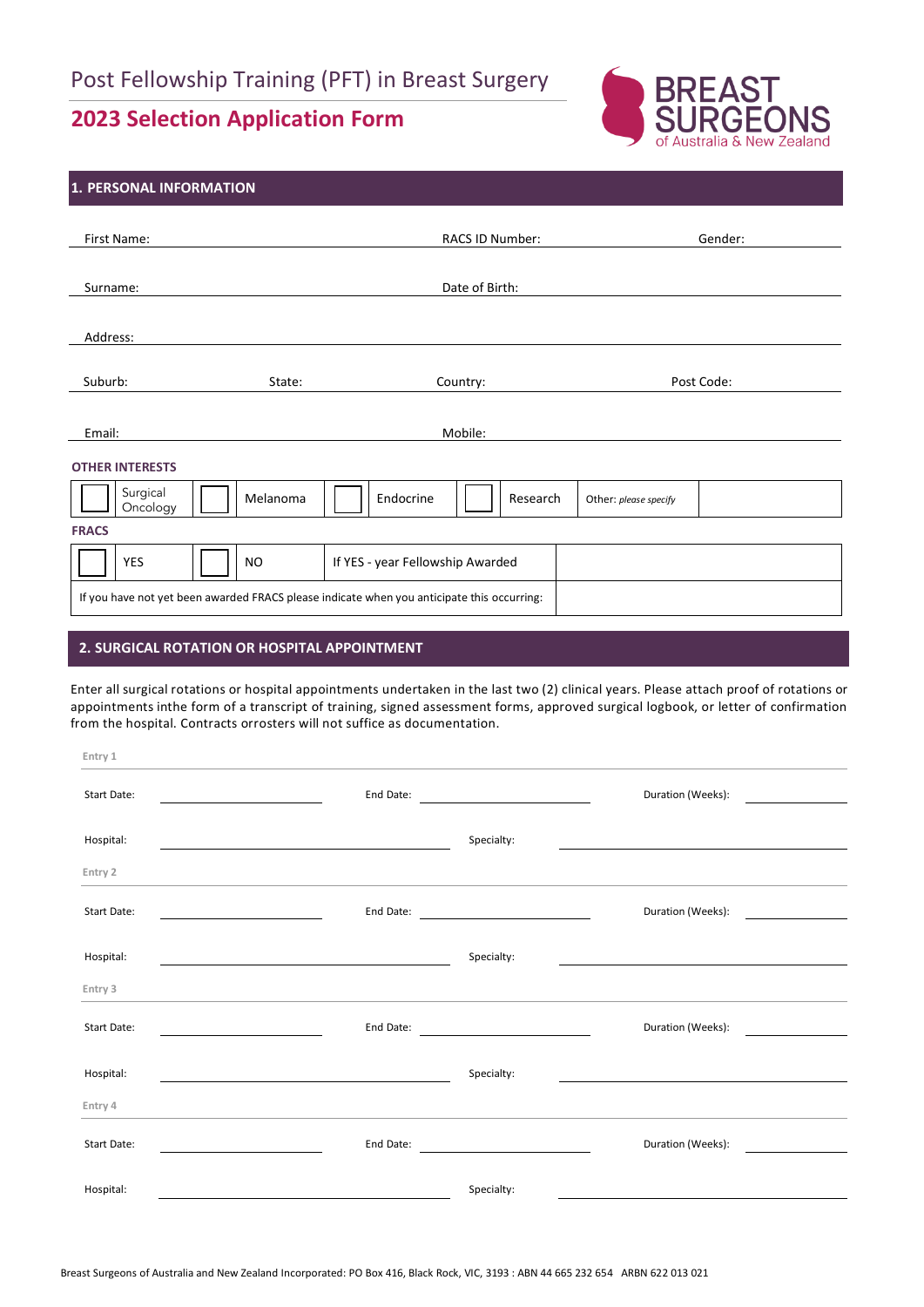# **2. SURGICAL ROTATION OR HOSPITAL APPOINTMENT …** *continued*

| Entry 5            |           |            |                   |
|--------------------|-----------|------------|-------------------|
| Start Date:        | End Date: |            | Duration (Weeks): |
|                    |           |            |                   |
| Hospital:          |           | Specialty: |                   |
| Entry 6            |           |            |                   |
| <b>Start Date:</b> | End Date: |            | Duration (Weeks): |
| Hospital:          |           | Specialty: |                   |
|                    |           |            |                   |

#### **3. HIGHER DEGREE & RESEARCH**

#### Please attach proof of completion of either Masters by coursework or thesis, PhD, or Doctor of Medicine, or equivalent.

**Note:** Higher degrees must be awarded by the time of application closing date.

| Entry 1        |  |              |
|----------------|--|--------------|
| Qualification: |  |              |
| Institution    |  | Date Awarded |

**Entry 2**

| Qualification:            |              |  |
|---------------------------|--------------|--|
| <b>Qualification Name</b> | Date Awarded |  |
|                           |              |  |

**Entry 3**

| Qualification:            |              |  |
|---------------------------|--------------|--|
| <b>Qualification Name</b> | Date Awarded |  |

**Entry 4**

| Qualification:            |              |  |
|---------------------------|--------------|--|
| <b>Qualification Name</b> | Date Awarded |  |

#### **4. PUBLICATIONS**

**Please attach proof of publications. Note:** Publications must be complete atthe time of application closing date. Please only list publications from the past **four years.**

**Entry 1**

| Title:                    |       |                        |                     |
|---------------------------|-------|------------------------|---------------------|
| <b>Publication Name</b>   |       |                        |                     |
| <b>Surgical Specialty</b> |       | Date of<br>Publication |                     |
| Type                      | Other | Author                 | <b>Third Author</b> |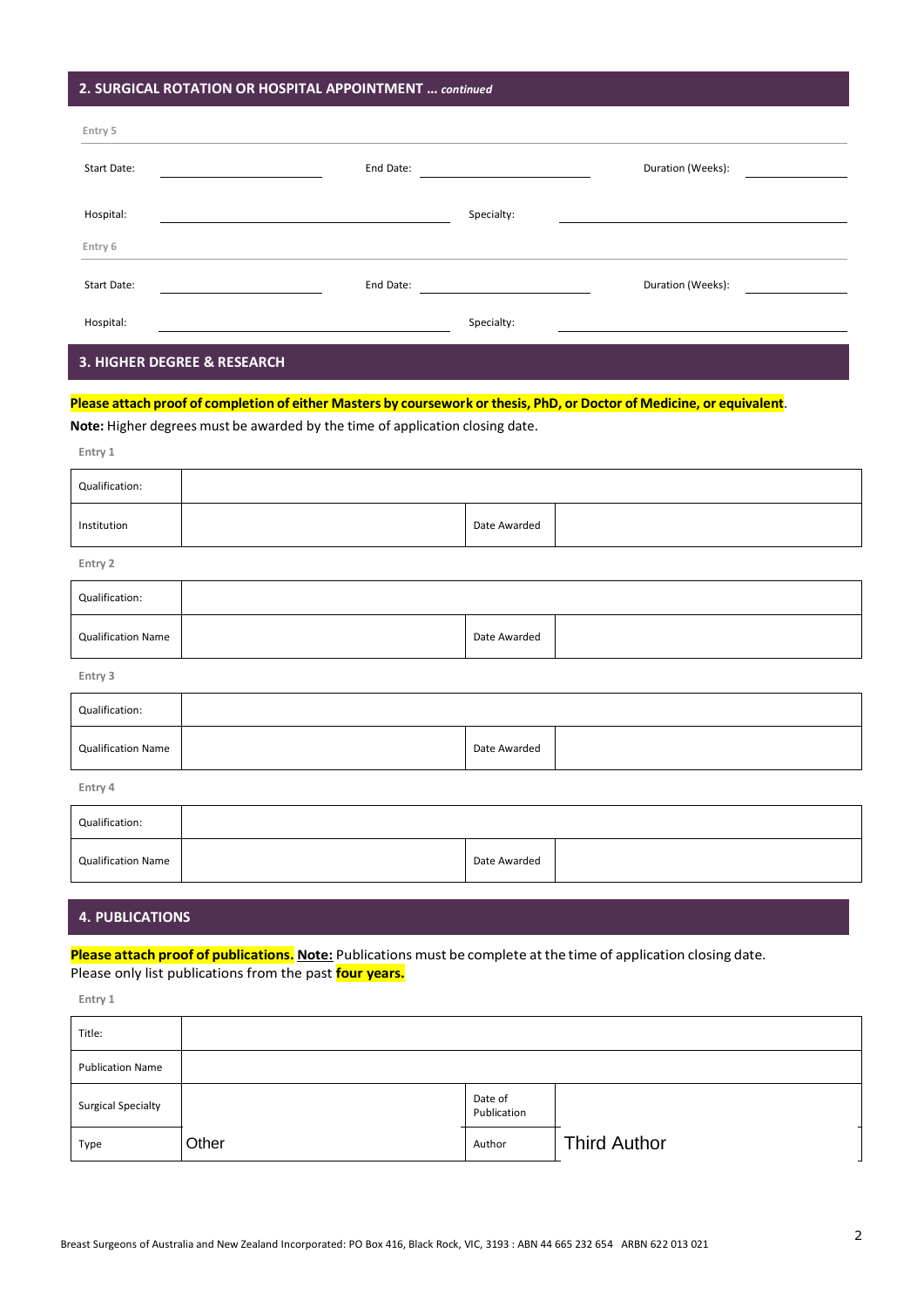# **4. PUBLICATIONS …** *continued*

**Entry 2**

| Title:                    |       |                        |       |
|---------------------------|-------|------------------------|-------|
| <b>Publication Name</b>   |       |                        |       |
| <b>Surgical Specialty</b> |       | Date of<br>Publication |       |
| Type                      | Other | Author                 | Other |

**Entry 3**

| Title:                    |       |                        |       |
|---------------------------|-------|------------------------|-------|
| <b>Publication Name</b>   |       |                        |       |
| <b>Surgical Specialty</b> |       | Date of<br>Publication |       |
| Type                      | Other | Author                 | Other |

| Type                      | Other | Author                 | Other |
|---------------------------|-------|------------------------|-------|
| Entry 4                   |       |                        |       |
| Title:                    |       |                        |       |
| <b>Publication Name</b>   |       |                        |       |
| <b>Surgical Specialty</b> |       | Date of<br>Publication |       |
| Type                      | Other | Author                 | Other |
| Entry 5                   |       |                        |       |
| Title:                    |       |                        |       |
| <b>Publication Name</b>   |       |                        |       |
| <b>Surgical Specialty</b> |       | Date of<br>Publication |       |
| Type                      | Other | Author                 | Other |

| Title:                    |       |                        |       |
|---------------------------|-------|------------------------|-------|
| <b>Publication Name</b>   |       |                        |       |
| <b>Surgical Specialty</b> |       | Date of<br>Publication |       |
| Type                      | Other | Author                 | Other |

# **5. PRESENTATIONS**

**Please attach proof of presentations. Note:** Presentations must be complete atthe time of application closing date and must have been completed within the past **four years.**

**Entry 1**

| Title:                    |                            |                          |
|---------------------------|----------------------------|--------------------------|
| <b>Surgical Specialty</b> |                            |                          |
| Name of Meeting           |                            | <b>Presentation Date</b> |
| Type                      | <b>Poster Presentation</b> |                          |

**Entry 2**

| Title:                    |                            |                          |  |
|---------------------------|----------------------------|--------------------------|--|
| <b>Surgical Specialty</b> |                            |                          |  |
| Name of Meeting           |                            | <b>Presentation Date</b> |  |
| Type                      | <b>Poster Presentation</b> |                          |  |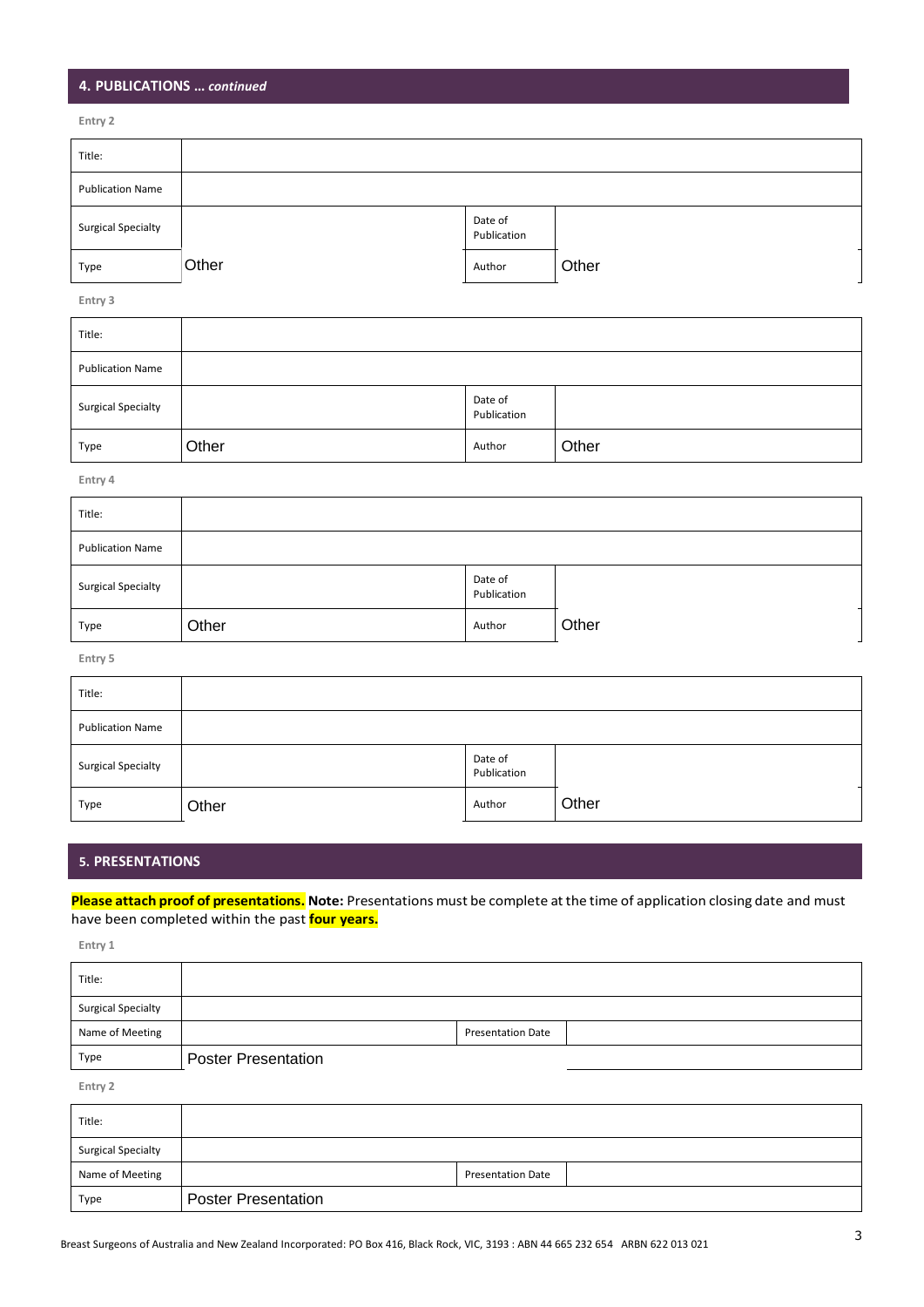# **5. PRESENTATIONS …** *continued*

**Entry 3**

| Title:                    |                            |                          |  |
|---------------------------|----------------------------|--------------------------|--|
| <b>Surgical Specialty</b> |                            |                          |  |
| Name of Meeting           |                            | <b>Presentation Date</b> |  |
| Type                      | <b>Poster Presentation</b> |                          |  |

**Entry 4**

| Title:                    |                            |                          |
|---------------------------|----------------------------|--------------------------|
| <b>Surgical Specialty</b> |                            |                          |
| Name of Meeting           |                            | <b>Presentation Date</b> |
| Type                      | <b>Poster Presentation</b> |                          |

**Entry 5**

| Title:                    |                            |                          |  |
|---------------------------|----------------------------|--------------------------|--|
| <b>Surgical Specialty</b> |                            |                          |  |
| Name of Meeting           |                            | <b>Presentation Date</b> |  |
| Type                      | <b>Poster Presentation</b> |                          |  |

# **6. PRIZES AND SCHOLARSHIPS**

#### **Please attach proof of prizes and scholarships.**

**Entry 1**

| Title:     |             |                          |
|------------|-------------|--------------------------|
| Awarded by |             |                          |
| Type:      | Scholarship | <b>Presentation Date</b> |

**Entry 2**

| Title:     |             |                          |
|------------|-------------|--------------------------|
| Awarded by |             |                          |
| Type:      | Scholarship | <b>Presentation Date</b> |

**Entry 3**

| Title:     |                                         |  |
|------------|-----------------------------------------|--|
| Awarded by |                                         |  |
| Type:      | <b>Presentation Date</b><br>Scholarship |  |
| Entry 4    |                                         |  |

| Title:     |             |                          |
|------------|-------------|--------------------------|
| Awarded by |             |                          |
| Type:      | Scholarship | <b>Presentation Date</b> |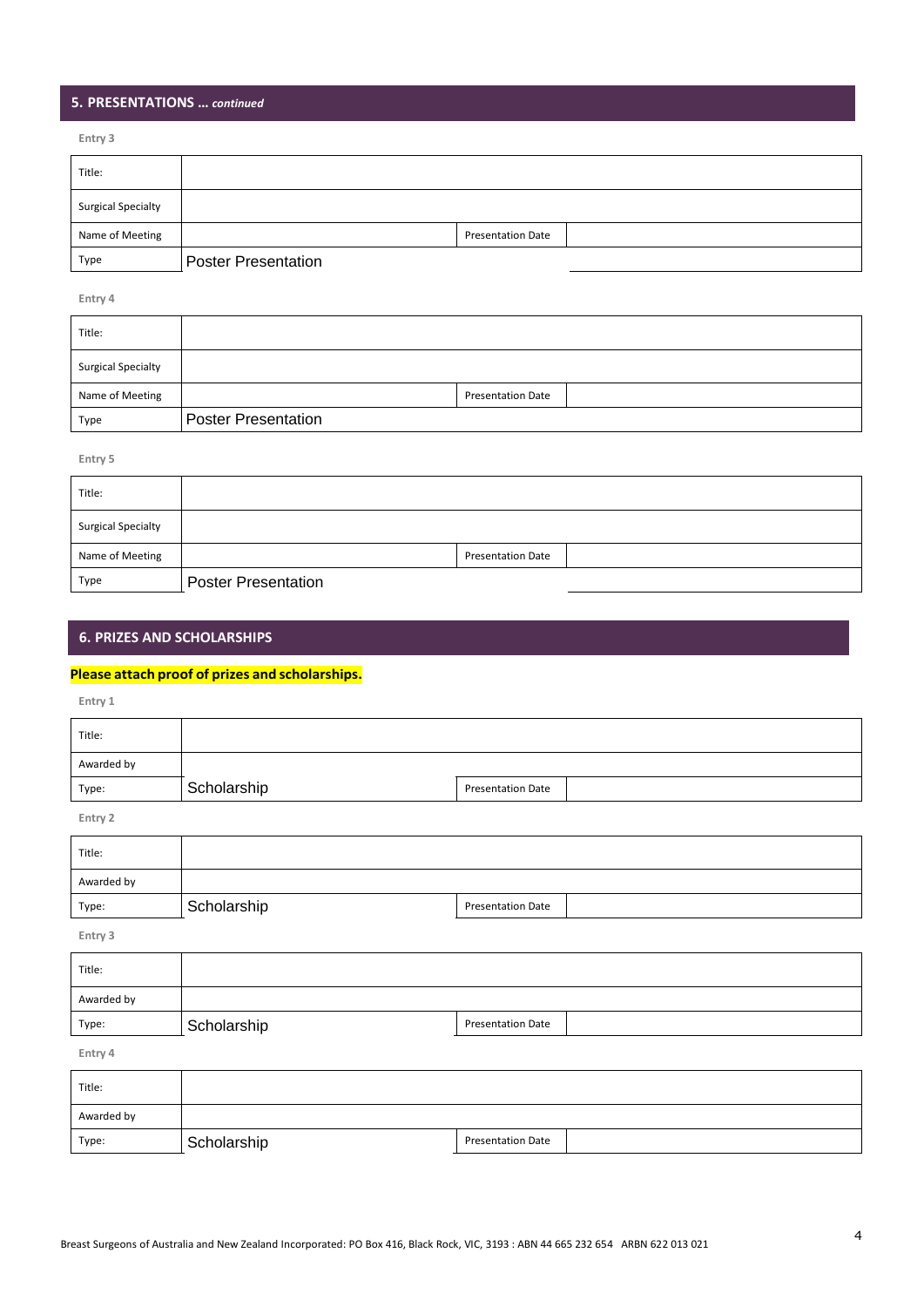# **7. LEADERSHIP, COMMUNITY AND ADMINISTRATION**

Description of involvement

Please attach proof of leadership, community, and administration appointments (e.g. Committee appointments) that verify activities and time commitment (including dates and hours per week). Only include positions from the past **four years** that occurred for a period of six (6) continuous months or more by the time of applications, and for a minimum of one (1) hour per week on average.

| Entry 1                       |            |              |                |  |
|-------------------------------|------------|--------------|----------------|--|
| Date commenced                | Date ended |              | Hours per week |  |
| Position                      |            | Organisation |                |  |
| Description of<br>involvement |            |              |                |  |
| Entry 2                       |            |              |                |  |
| Date commenced                | Date ended |              | Hours per week |  |
| Position                      |            | Organisation |                |  |
| Description of<br>involvement |            |              |                |  |
| Entry 3                       |            |              |                |  |
| Date commenced                | Date ended |              | Hours per week |  |
| Position                      |            | Organisation |                |  |
| Description of<br>involvement |            |              |                |  |
| Entry 4                       |            |              |                |  |
| Date commenced                | Date ended |              | Hours per week |  |
| Position                      |            | Organisation |                |  |
| Description of<br>involvement |            |              |                |  |
| Entry 5                       |            |              |                |  |
| Date commenced                | Date ended |              | Hours per week |  |
| Position                      |            | Organisation |                |  |
| Description of<br>involvement |            |              |                |  |
| Entry 6                       |            |              |                |  |
| Date commenced                | Date ended |              | Hours per week |  |
| Position                      |            | Organisation |                |  |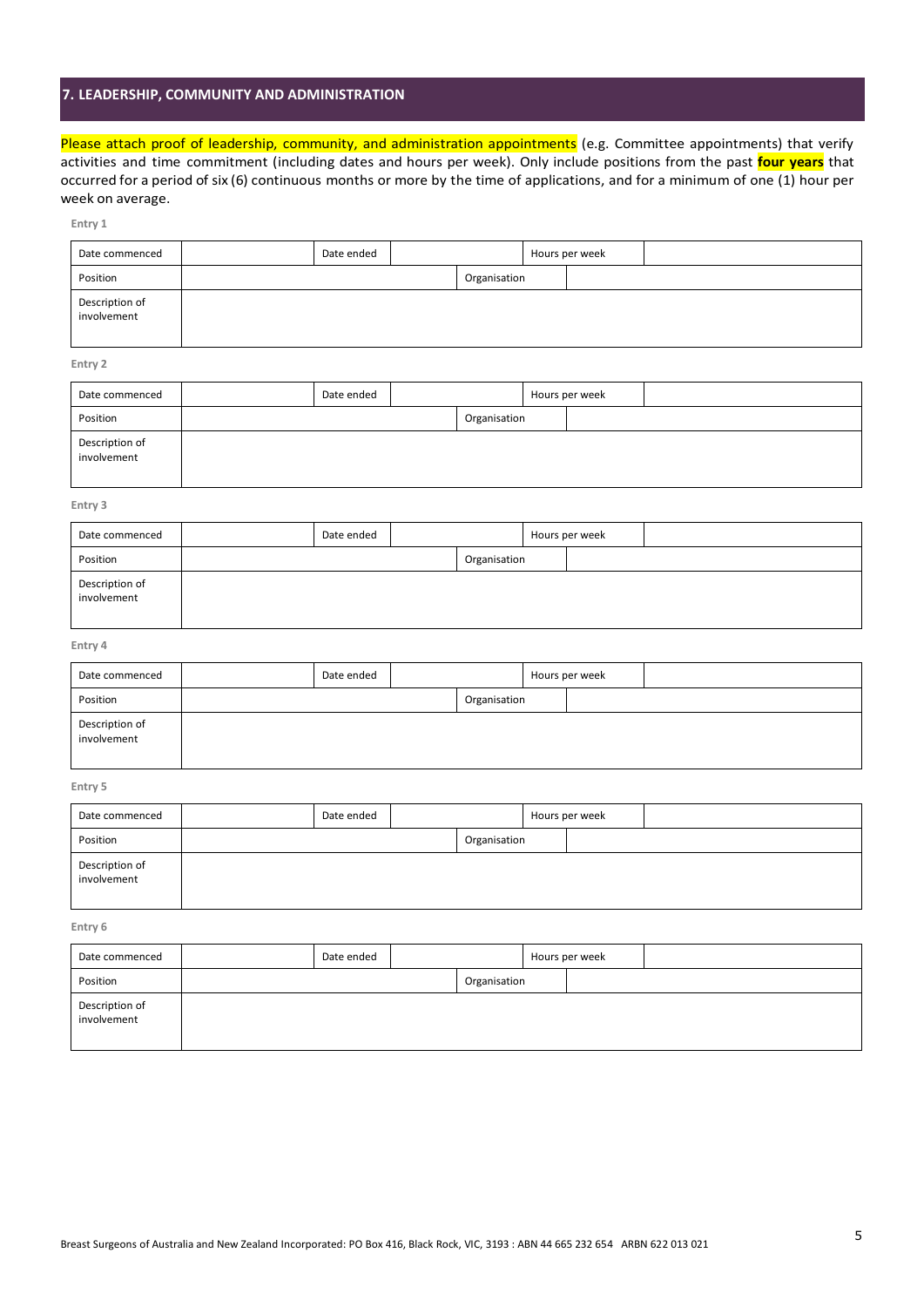# **8. REFEREES**

Please enter details for four (4) referees. By listing referees, you confirm that the nominated persons have agreed to act as referees. **Your current supervisor must be one of your referees.** Please indicate below which of your referees is your current Supervisor.

We will contact all four of your nominated referees. Please refer to the Selection Guidelines regarding who you should be providing as referees.

**Referee 1**

| <b>First Name</b> | Surname         |
|-------------------|-----------------|
| Hospital          | <b>Position</b> |
| <b>Mobile</b>     | Email           |

**Referee 2**

| <b>First Name</b> | Surname         |
|-------------------|-----------------|
| Hospital          | <b>Position</b> |
| <b>Mobile</b>     | Email           |

**Referee 3**

| <b>First Name</b> | Surname         |
|-------------------|-----------------|
| Hospital          | <b>Position</b> |
| <b>Mobile</b>     | Email           |

**Referee 4**

| <b>First Name</b> | Surname         |
|-------------------|-----------------|
| Hospital          | <b>Position</b> |
| <b>Mobile</b>     | Email           |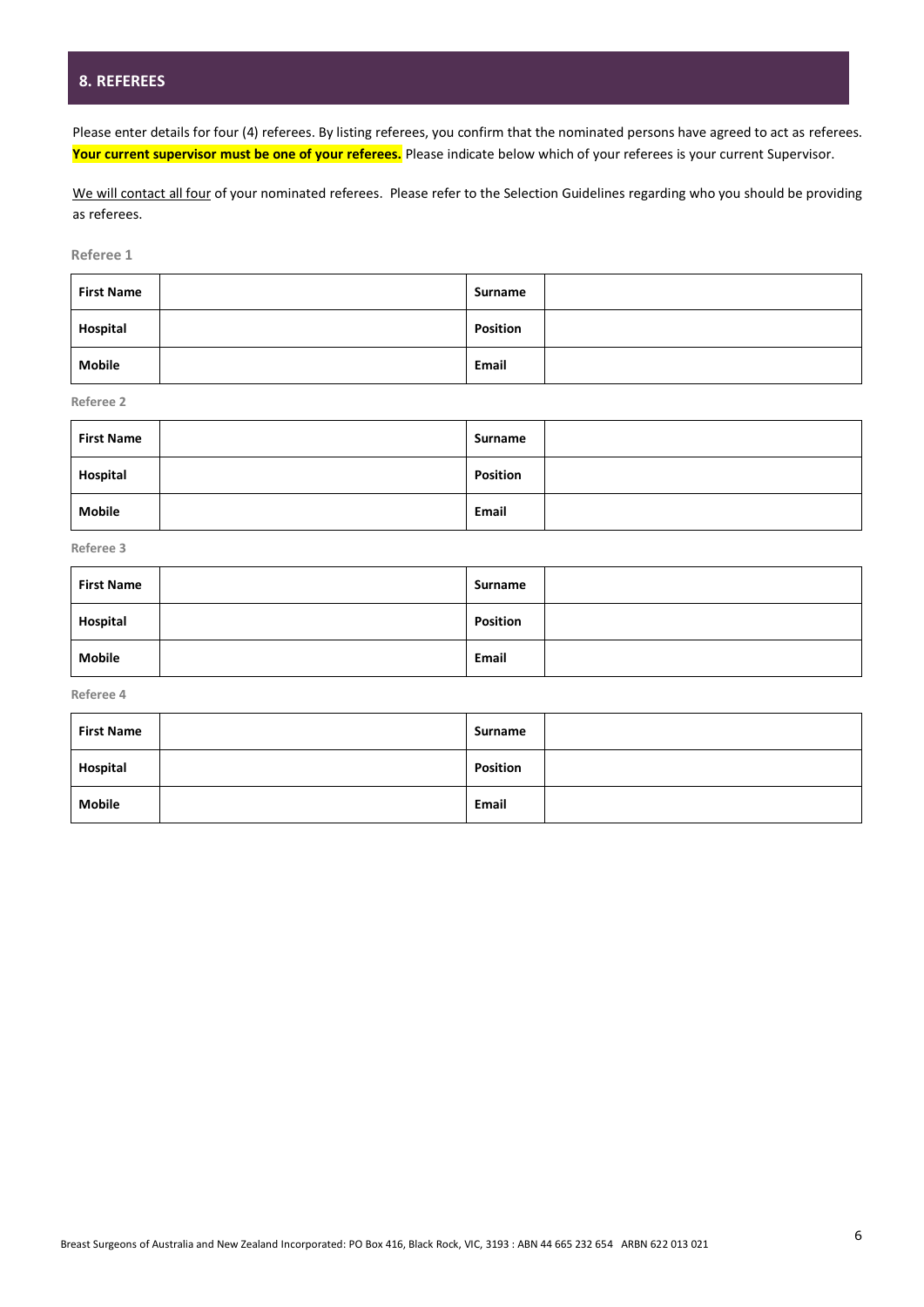#### **9. INTERSTATE AND INTERNATIONAL TRAVEL**

The BreastSurgANZ Post Fellowship Training (PFT) Program is a two (2) year program. Successful completion of both years is required to successfully complete the Program and be approved for accreditation as a Full member of BreastSurgANZ.

The BreastSurgANZ PFT Program is conducted in Australia and New Zealand. Successful applicants must accept that it is highly likely that all or part of your training will be in one or both countries.

Exceptions to Australian or New Zealand placements will only be considered in exceptional circumstances such as ill health requiring treatment or extenuating personal circumstances.

Any candidate who is unable or unwilling to travel within Australia or to New Zealand as part of a BreastSurgANZ PFT Program placement should advise BreastSurgANZ at the time of application (see below) to allow adequate time for these circumstances to be considered. It is not possible for changes to be made once allocations and offers have been made.

#### **Centralised Application and Allocation to Accredited Training Position**

BreastSurgANZ conducts a centralised application and allocation process for the PFT Program.

All successful offers of training are made via the centralised application process with *no exception.*

Training Supervisors are not permitted to make an offer or 'promise' a position to a candidate on the BreastSurgANZ PFT Program. If an offer has been made to a candidate from a Hospital Supervisor prior to completion of the centralised application and allocation process that information should be immediately provided to BreastSurgANZ. Any such offers are considered 'null and void' and will not form part of the centralised assessment and allocation process.

The centralised application and allocation process ranks candidates from highest to lowest score following assessment of a candidate's curriculum vitae (CV), referee reports and interview which are weighted 30%, 30% and 40% respectively.

Prior to interview, all candidates will be asked to preference *all* available positions from first to last for the training year for which you are applying (PFT 1 or PFT 2). Successful candidates will be allocated a hospital position based on their final assessment score and the way in which they have preferenced available positions.

Positions are allocated starting with the highest ranked candidate through to the lowest ranked candidate.

It is expected that any candidate who is successful in being offered a position on the BreastSurgANZ training program are, by signing this application form, agreeing to accept any position which they are offered.

**No changes to allocations will be considered once the centralised assessment and allocation process has been completed.**

Refusal of an allocated position (unless due to exceptional circumstances) will result in your deferral or a ban on future applications to the BreastSurgANZ PFT Program can be made.

| I confirm I understand the BreastSurgANZ PFT Program centralised application and allocation process.<br>1.<br>(Please type Yes to confirm or No to decline)                                                                         |                                                                                                                                                                              |  |
|-------------------------------------------------------------------------------------------------------------------------------------------------------------------------------------------------------------------------------------|------------------------------------------------------------------------------------------------------------------------------------------------------------------------------|--|
| I confirm I am willing and able to travel interstate within Australia or to New Zealand accept a position<br>2.<br>if I am successful in obtaining a position on the Program in 2023. (Please type Yes to confirm or No to decline) |                                                                                                                                                                              |  |
| 3.                                                                                                                                                                                                                                  | I confirm, that should I be successful in my application for a position on the 2023 BreastSurgANZ Post<br>Fellowship Program I will accept whichever position I am allocated |  |
|                                                                                                                                                                                                                                     | (Please type Yes to confirm or No to decline)                                                                                                                                |  |
|                                                                                                                                                                                                                                     | If you have answered NO to questions 2 or 3 above, please provide further details as to why you are unable to<br>travel interstate within Australia or to New Zealand.       |  |